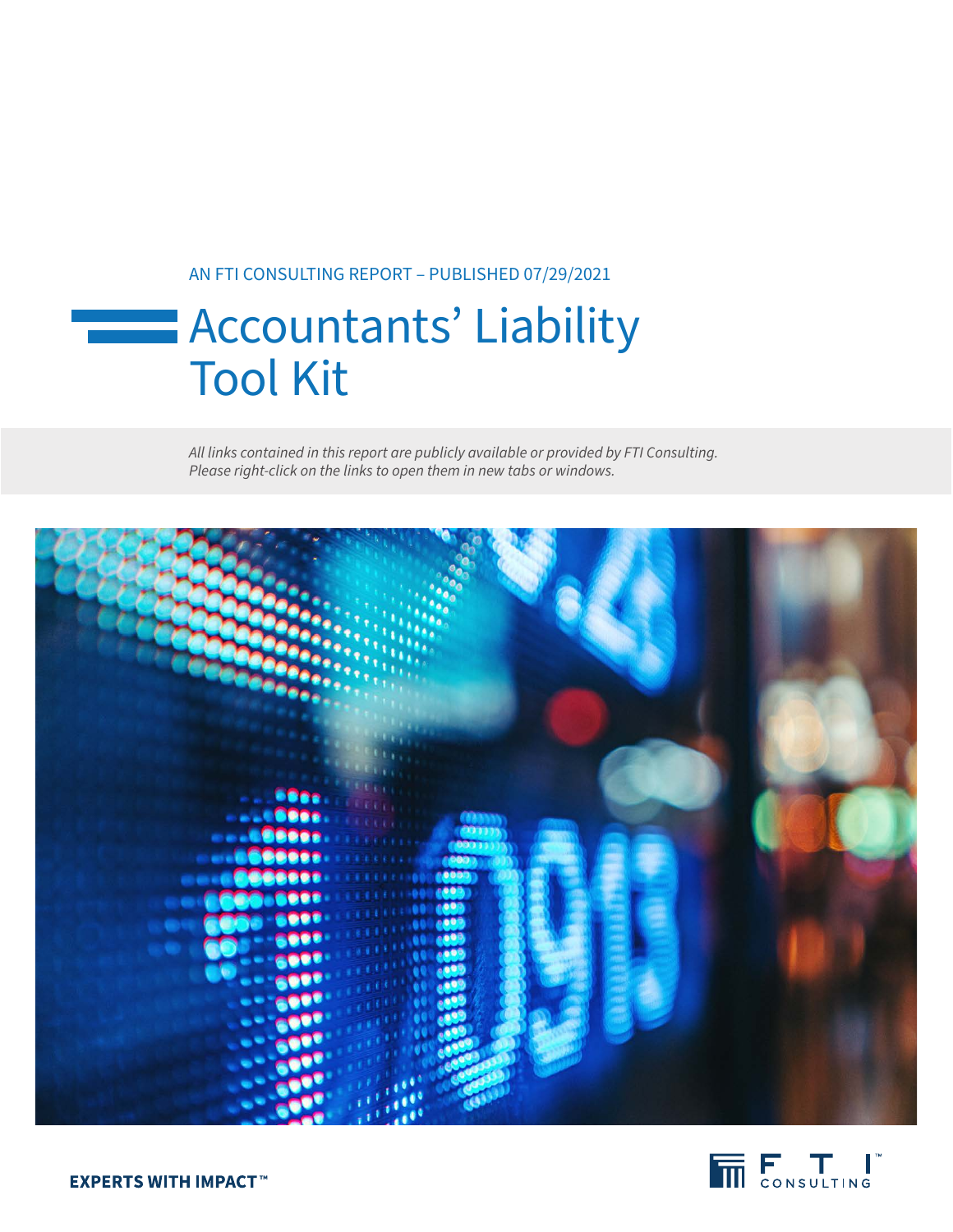# Table of Contents

| <b>Regulatory Regimes</b>                  |                |
|--------------------------------------------|----------------|
| <b>Auditing Standards</b>                  | $\overline{2}$ |
| <b>Accounting Standards</b>                | $\overline{4}$ |
| Independence Rules                         | $\overline{4}$ |
| FTI Consulting's Service Offerings         | 6              |
| <b>Key Contacts</b>                        | 6              |
| Selected Additional FTI Consulting Experts | 7              |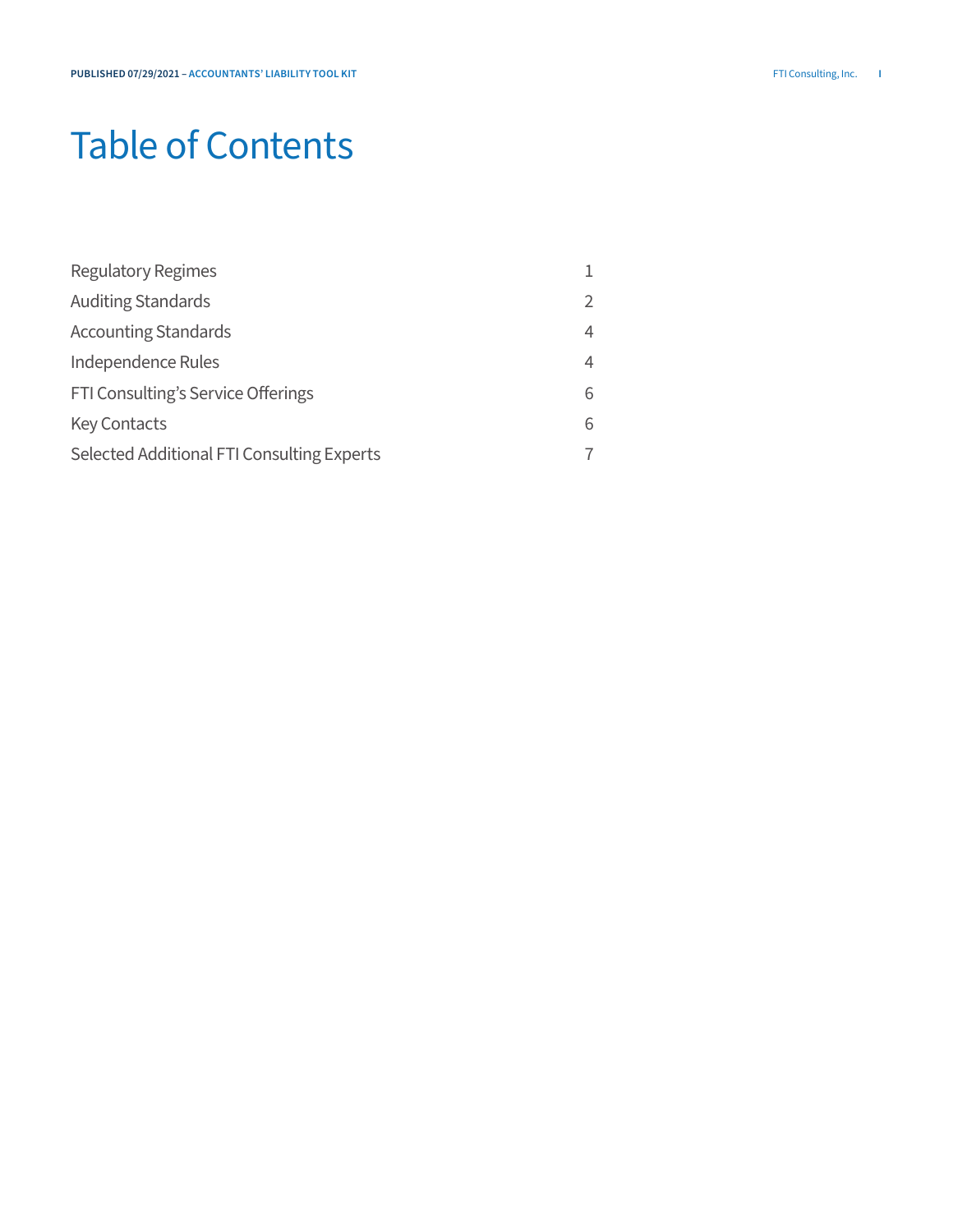<span id="page-2-0"></span>There is a myriad of information relevant to Accountants' Liability matters. It can be time consuming and confusing finding the relevant authoritative guidance. FTI Consulting's experts have extensive experience as consulting and testifying experts for audit and tax firms and their counsel. We have assembled the resources below to help you navigate through the relevant guidance in this topical area.



## Regulatory Regimes

The following entities have enforcement/disciplinary authority over independent auditors in the U.S. Links are provided below for more information and to help assess how prior enforcement actions have addressed issues similar to those that your client may be facing.

#### **The Public Company Accounting Oversight Board (PCAOB)**

has authority, under Section 105 of the Sarbanes-Oxley Act, to conduct investigations, and impose disciplinary or remedial sanctions against firms and individuals associated with firms that have audited a public company, a broker or a dealer.

- **—** [Read more](https://pcaobus.org/enforcement/Pages/default.aspx) about the PCAOB's enforcement program.
- **—** FTI Consulting has compiled all "PCAOB Settled Disciplinary Orders" in a free searchable PDF file (current as of July 15, 2021): [Read More.](https://email-legacy.fticonsulting.com/email/2020/FLC-files/Compilation%20of%20PCAOB%20Settled%20Disciplinary%20Orders.pdf)
- **—** FTI Consulting has compiled all "PCAOB Adjudicated Orders" in a free searchable PDF file (current as of July 15, 2021): [Read More.](https://www.fticonsulting.com/email/2020/FLC-files/Compliation%20of%20PCAOB%20Adjudicated%20Orders.pdf)

**The Securities and Exchange Commission (SEC)** has federal statutory authority and responsibility for establishing the regulation of auditors. Its enforcement staff conducts investigations into possible violations of federal securities laws and litigates the Commission's civil enforcement proceedings in federal courts and in administrative proceedings. Such proceedings can be against a variety of types of respondents. [Read more](https://www.sec.gov/page/litigation) about the SEC's enforcement program and its [2020 Annual Report](https://www.sec.gov/files/enforcement-annual-report-2020.pdf)**.**

Enforcement actions against accountants are typically disclosed in Accounting and Auditing Enforcement Releases (AAERS) and/or Administrative Proceeding Orders and Notices. AAERS typically relate to financial reporting matters; Administrative Proceeding Orders and Notices include a wider variety of SEC enforcement actions.

- **—** A listing of AAERS is available [here.](https://www.sec.gov/divisions/enforce/friactions.shtml)
- **—** A listing of Administrative Proceeding Orders and Notices is available [here.](https://www.sec.gov/litigation/admin.shtml)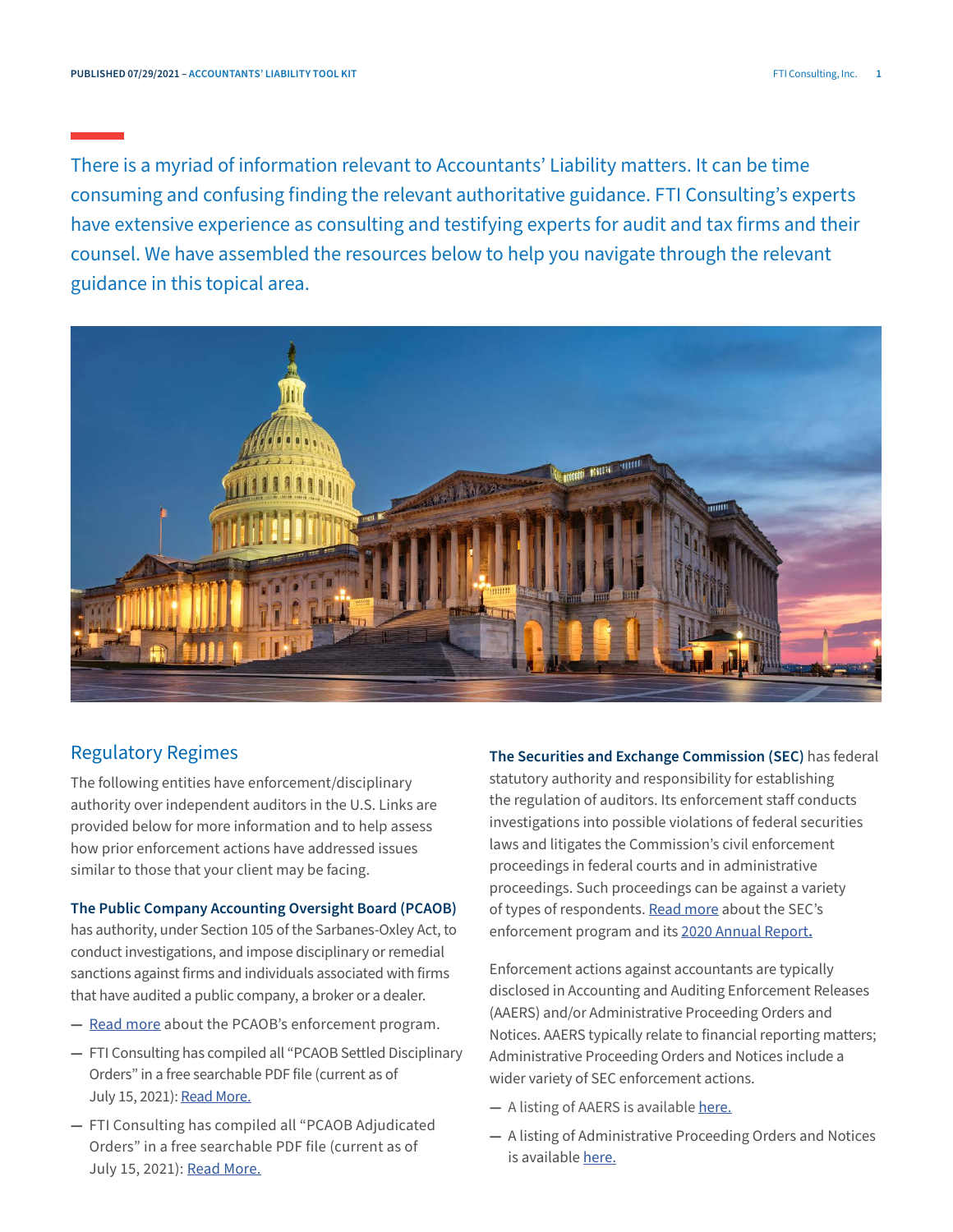<span id="page-3-0"></span>

**State Boards of Accountancy** issue and administer individual CPA and accounting firm licenses. The state boards can also revoke or suspend these licenses and most (if not all) state societies of CPAs have their own ethics committees that conduct investigations and administer disciplinary actions. State boards routinely correspond with the SEC and PCAOB enforcement divisions.

Based on FTI Consulting's analysis, assuming a two-year lag, 65% of PCAOB sanctions against individuals resulted in state board sanctions; whereas, 42% of PCAOB sanctions against firms resulted in state board sanctions (date of analysis – May 2020).

**—** [Read more](https://nasba.org/stateboards/) at the State Boards of Accountancy websites.

**The American Institute of Certified Public Accountants (AICPA)** and each state CPA society have respective codes of professional conduct. Because of similarities between these entities' codes of conduct, the AICPA and most state societies have joined together to create the Joint Ethics Enforcement Program (JEEP).

- **—** [Read more](https://www.aicpa.org/interestareas/professionalethics/resources/ethicsenforcement.html) about the AICPA's enforcement program.
- **—** [Read more](https://www.aicpa.org/forthepublic/disciplinaryactions.html) about disciplinary actions.

The AICPA's Statements on Standards for Tax Services (SSTSs) are enforceable tax practice standards for members of the AICPA. The SSTSs apply to all members regardless of the jurisdictions in which they practice and the types of taxes with respect to which they are providing services. The SSTSs and interpretations delineate members' responsibilities to taxpayers, the public, the government, and the profession. They are intended to be part of an ongoing process of articulating standards of tax practice for members.

**Internal Revenue Service** – Circular 230 is the common name given to the body of regulations promulgated under the enabling statute found at Title 31, United States Code § 330. This statute and the body of regulations are the source of the Office of Professional Responsibility (OPR) authority. Circular 230 defines "practice" and who may practice before the IRS; describes a tax professional's duties and obligations while practicing before the IRS; authorizes specific sanctions for violations of the duties and obligations; and, describes the procedures that apply to administrative proceedings for discipline.

**—** [Read more](https://www.irs.gov/pub/irs-pdf/pcir230.pdf) about the Regulations Governing Practice before the Internal Revenue Service.

**The Federal Deposit Insurance Corporation (FDIC)** has authority to bring enforcement actions against banks and their officers, directors, employees, controlling shareholders, agents and certain other "institution-affiliated parties" for violations of laws, rules, or regulations. Auditors are considered institution-affiliated parties and are therefore subject to FDIC enforcement. However, the FDIC has not traditionally brought such actions – instead, it typically files civil complaints against auditors in its role as receiver of a failed bank.

**—** [Read more](https://orders.fdic.gov/s/) about the FDIC's enforcement program.

#### Auditing Standards

When assessing an auditor's conduct, it is critical to know which standards were applied – this will be explicitly described in the auditor's report. Links are provided below to the most common auditing standards. You can also reach out to one of the Key Contacts below for help finding the relevant auditing guidance.

**—** [Read more](https://www.aicpa.org/interestareas/tax/resources/standardsethics/statementsonstandardsfortaxservices.html) about the AICPA's SSTSs.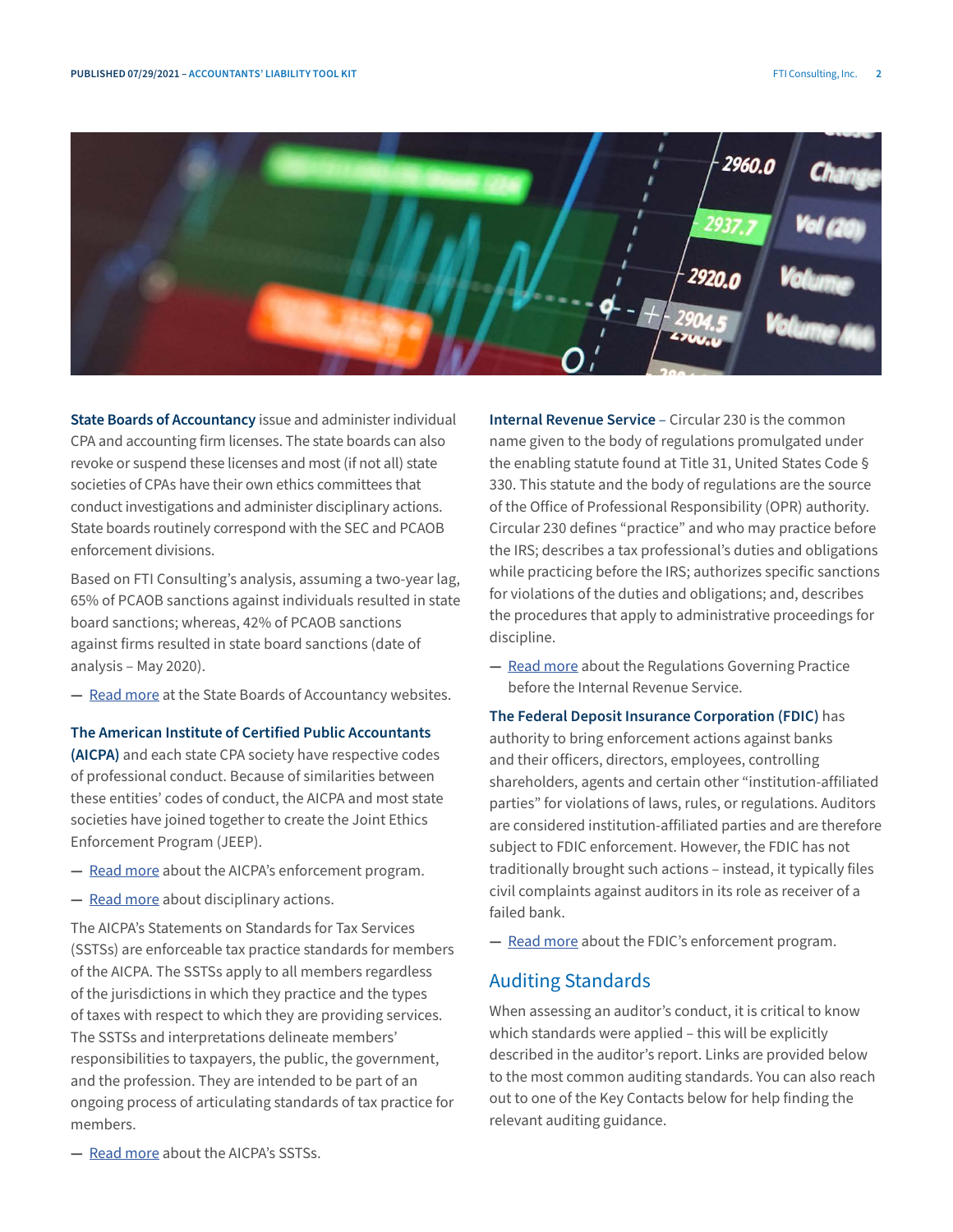



**PCAOB Auditing Standards** are applicable for audits of U.S. public companies and broker dealers. These standards were reorganized effective December 31, 2016.

- **—** [Read more](https://pcaobus.org/Standards/Archived/PreReorgStandards/Pages/default.aspx) about the pre-reorganized standards in effect prior to December 31, 2016.
- **—** [Read more](https://pcaobus.org/oversight/standards/auditing-standards) about the current standards and those relevant for other periods since December 31, 2016.

**PCAOB Rules** are distinct from PCAOB auditing standards but relevant for audits performed under these standards.

The following PCAOB rules are typically most relevant to Accountants' Liability matters

- **—** [Read more](https://pcaobus.org//Rules/Pages/Section_5.aspx) about the rules related to the enforcement program.
- **—** [Read more](https://pcaobus.org/Rules/Pages/Rule_3101.aspx) about the terms used in PCAOB standards to describe levels of responsibility.
- **—** [Read more](https://pcaobus.org/Standards/EI/Pages/default.aspx) about the ethics and independence rules.
- **—** [Read more](https://pcaobus.org/Rules/Pages/Section_1.aspx) about other defined terms.

[Read](https://pcaobus.org/Rules/Pages/default.aspx) the full list of PCAOB Rules.

**AICPA Auditing Standards** are also known as generally accepted auditing standards (GAAS) and are typically applicable for audits of U.S. private companies. These standards went through a clarification process, which was completed in February 2014.

- **—** [Read more](https://www.aicpa.org/research/standards/auditattest/sas.html) about the pre-clarity standards.
- **—** [Read more](https://www.aicpa.org/research/standards/auditattest/clarifiedsas.html) about the current standards.
- **—** [Read more](https://www.aicpa.org/Research/Standards/AuditAttest/DownloadableDocuments/AT-C-00105.pdf) about the defined terms (paragraph .10) and the levels of responsibility imposed on practitioners (paragraph .19).

**International Standards on Auditing** are typically applicable for audits of foreign companies.

- **—** The 2013 Handbook Volume I, which includes the auditing standards (the other volumes relate to topics such as quality control and interim review standards) is available [here.](https://www.ifac.org/system/files/publications/files/IAASB%20HANDBOOK_Vol%201_0.pdf)
- **—** The 2015 Handbook is available [here.](https://www.iaasb.org/publications/2015-handbook-international-quality-control-auditing-review-other-assurance-and-related-services-25)
- **—** The 2016-17 Handbook is available [here](https://www.ifac.org/system/files/publications/files/2016-2017-IAASB-Handbook-Volume-1.pdf).
- **—** The 2018 Handbook is available [here.](https://www.ifac.org/system/files/publications/files/IAASB-2018-HB-Vol-1.pdf)

## **Cross-reference to Analogous PCAOB, AICPA and International Auditing Standards**. [Read more.](https://pcaobus.org/oversight/standards/auditing-standards/analogous-standards)

**Government Auditing Standards** are also known as generally accepted government auditing standards (GAGAS) or the Yellow Book. These standards are typically applicable for governmental agencies and certain entities that receive government awards.

- **—** The 2011 version of the Yellow Book, which is effective for financial statement audits for periods ending on or after December 15, 2012, and for performance audits beginning on or after December 15, 2011 is available [here](https://www.gao.gov/products/GAO-12-331G).
- **—** The 2018 version of the Yellow Book, which superseded the 2011 Yellow Book, is effective for financial statement audits for periods ending on or after June 30, 2020, and for performance audits beginning on or after July 1, 2019 is available [here.](https://www.gao.gov/products/GAO-18-568G)
- **—** A technical update to the 2018 version of the Yellow Book, published on April 14, 2021 and effective immediately upon issuance, is available [here.](https://www.gao.gov/products/gao-21-368g)

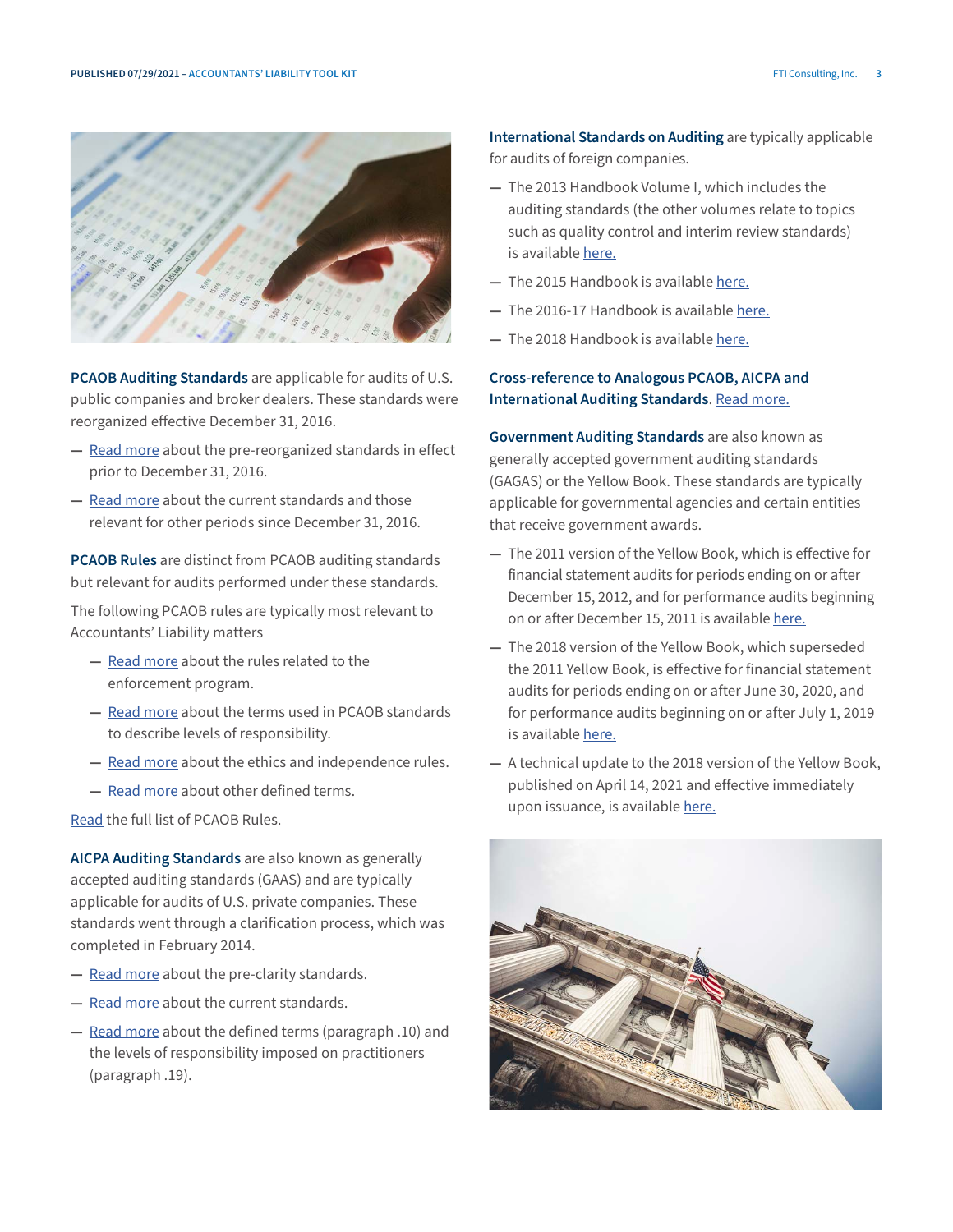#### <span id="page-5-0"></span>Accounting Standards

When assessing an auditor's conduct, it is important to know which accounting standards the client applied when preparing its financial statements subject to audit – this will be explicitly stated in the auditor's report. Links are provided below to the most frequently applied accounting standards. You can also reach out to one of the Key Contacts below for help finding the accounting guidance relevant to your fact pattern.

**Generally Accepted Accounting Principles (GAAP)** are promulgated by the Financial Accounting Standards Board (FASB) and published through a Codification (FASB Codification). GAAP is typically applied by U.S. public and private companies.

**—** Access the codification via a free "basic view" or a subscription-based "professional view" [here.](https://asc.fasb.org/)

**SEC pronouncements** provide accounting and disclosure guidance applicable to U.S. public companies.

- **—** While the FASB Codification included certain SEC guidance and selected Staff interpretations, it does not contain the entire population of SEC rules, regulations, interpretive releases and staff guidance.
- **—** The SEC's Division of Corporation Finance Financial Reporting Manual provides informal SEC Staff interpretations. The version updated as of November 2020 is available [here](https://www.sec.gov/corpfin/cf-manual).
- **—** A codification of Staff Accounting Bulletins (SABs) is available [here](https://www.sec.gov/interps/account/sabcode.htm).
- **—** A listing of selected SABs by number is available [here.](https://www.sec.gov/interps/account.shtml)
- **—** Additional links to SEC rules and regulations, including Regulation S-X, Regulation S-K and industry guides are available [here.](https://www.sec.gov/divisions/corpfin/ecfrlinks.shtml)

#### **International Financial Reporting Standards (IFRS)** are typically applied by foreign companies, even those that are listed on U.S. exchanges.

**—** Access (via Basic Registration) to the current consolidated IFRS Standards is available [here.](https://www.ifrs.org/issued-standards/list-of-standards/)

Governmental Accounting Standards are promulgated by the Governmental Accounting Standards Board (GASB) and are typically applied by U.S. state and local governments. [Read more](https://www.gasb.org/cs/ContentServer?c=Page&cid=1176160042391&d=&pagename=GASB%2FPage%2FGASBSectionPage) about GASB Pronouncements.

### Independence Rules

External auditors are required to be independent of their audit clients. The specific guidance regarding whether an auditor is independent differs depending, in large part, on the relevant auditing standards employed. You can also reach out to one of the Key Contacts below for help finding the relevant independence guidance.

**PCAOB Independence Requirements** are applicable for audits of U.S. public companies and broker dealers. PCAOB Ethics and Independence Rules provide certain guidance but most of the PCAOB's independence requirements are adopted from other agencies, including: the AICPA's independence guidance that was in existence on April 16, 2003, the SEC's auditor independence guidance and certain standards from the Independence Standards Board (ISB). Links are provided below for each of these agencies' guidance adopted by the PCAOB.

#### **PCAOB guidance**

PCAOB Rule 3500T states "to the extent that a provision of the Commission's rule is more restrictive – or less restrictive – than the Board's Interim Independence Standards, a registered public accounting firm must comply with the more restrictive rule."

- **—** [Read more](https://pcaobus.org//Rules/Pages/Section_3.aspx#rule3501) about PCAOB Rules 3500T 3526, which provide PCAOB issued guidance regarding auditor independence.
- **—** PCAOB Staff Questions and Answers regarding independence are available [here](https://pcaobus.org/Standards/QandA/Tax_Services.pdf).
- **—** [Read more](https://pcaobus.org/Standards/Documents/Staff-Guidance-Rule-3526(b)-Communications-Audit-Committee-Concerning-Independence.pdf) about PCAOB Staff Guidance regarding Audit Committee communications concerning independence.
- **—** In November 2020, the PCAOB amended its independence standards to align with the SEC's related October 2020 amendments. The PCAOB's amendments are available [here.](https://pcaobus.org/news-events/news-releases/news-release-detail/pcaob-adopts-amendments-to-align-independence-requirements-with-sec-rules)

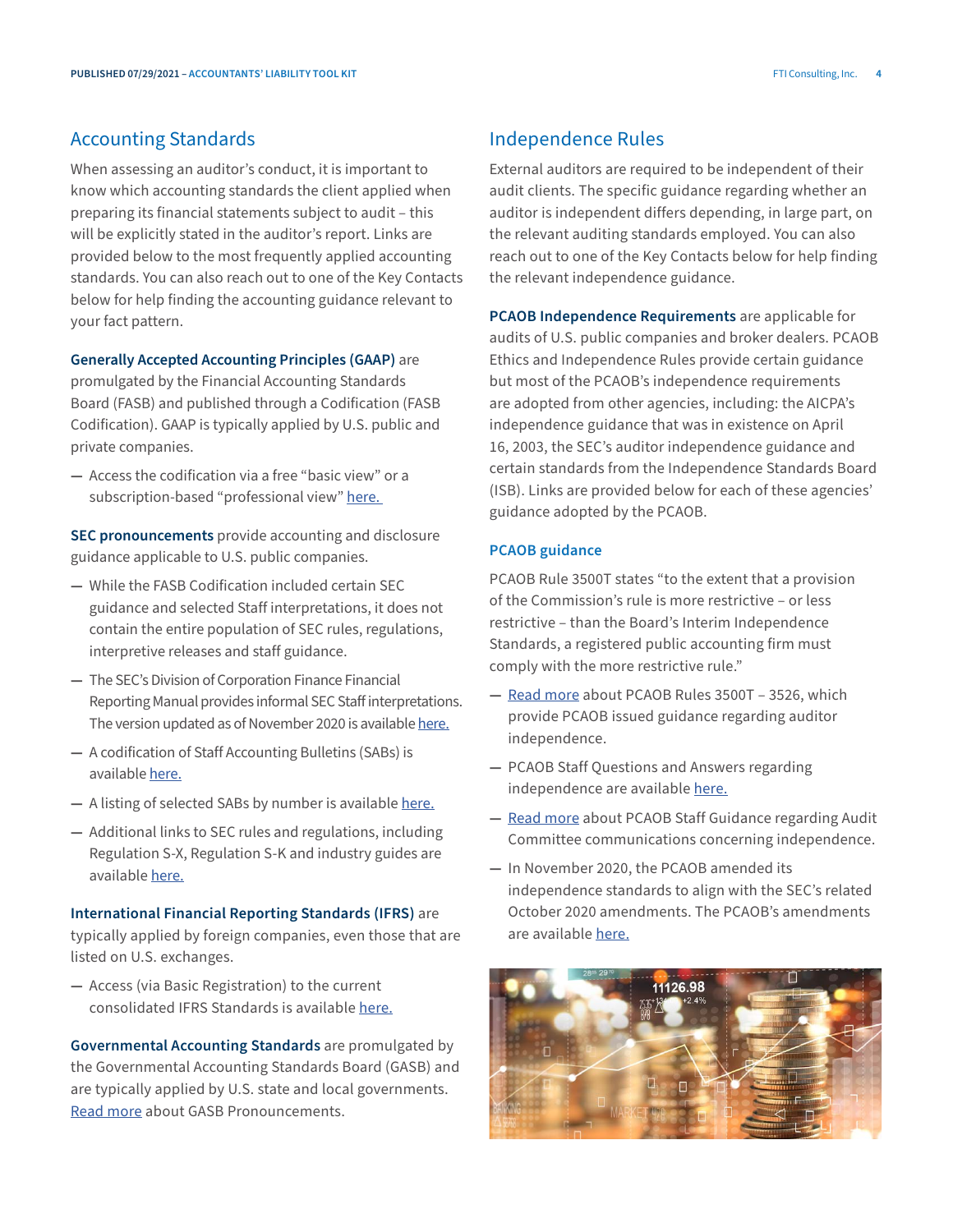

#### **AICPA guidance (as adopted by the PCAOB)**

- **—** [Read more](https://pcaobus.org/Standards/EI/Pages/ET101.aspx) about the AICPA's Professional Conduct Rule 101 as it existed on April 16, 2003 (adoption date).
- **—** [Read more](https://pcaobus.org/Standards/EI/Pages/ET191.aspx) about the AICPA's Ethics Rulings regarding independence as it existed on April 16, 2003.

#### **SEC guidance**

The SEC's independence rules are promulgated in Regulation S-X Rule 2-01(b) as well as related rule making releases. A copy of Rule 2-01 is available [here](https://www.govinfo.gov/content/pkg/CFR-2001-title17-vol2/pdf/CFR-2001-title17-vol2-sec210-2-01.pdf).

Additional SEC guidance is available in a series of releases issued since 2000:

- **—** [Read more](https://www.sec.gov/rules/proposed/34-42994.htm) about the Proposed Rule included in a June 2000 Release.
- **—** [Read more](https://www.sec.gov/rules/final/33-7919.htm) about the Final Rule included in a November 2000 Release.
- **—** [Read more](https://www.sec.gov/rules/final/33-8183.htm) about the Strengthened Rule included in a January 2003 Release.
- **—** [Read more](https://www.sec.gov/rules/final/33-8183a.htm) about Corrections to the Strengthened Rule included in a March 2003 Release.
- **—** [Read more](https://www.sec.gov/info/accountants/independref.shtml) about SEC independence guidance, including FAQs issued in June 2019.
- **—** [Read more](https://www.sec.gov/news/press-release/2020-261) about Amendments to Independence Rules issued in October 2020.

FTI Consulting has compiled these SEC releases regarding independence in a free searchable PDF file [here.](https://www.fticonsulting.com/email/2020/FLC-files/SEC_independence_releases.pdf)

#### **ISB guidance**

- **—** The PCAOB adopted three pieces of guidance issued by the ISB:
	- **—** The Independence Standard No. 2 is available [here.](https://pcaobus.org/Standards/EI/Documents/ISB2.pdf)
	- **—** The Independence Standard No. 3 is available [here.](https://pcaobus.org/Standards/EI/Documents/ISB3.pdf)
	- **—** The ISB Interpretation 99-1 is available [here.](https://pcaobus.org/Standards/EI/Documents/ISB_Interp_99-1.pdf)

**AICPA Independence Requirements** are typically applicable for audits of U.S. private companies. In certain areas, the AICPA's guidance is less restrictive than the PCAOB's. The AICPA's guidance is found primarily in section 1.200 of its Code of Professional Conduct.

- **—** The version updated through March 2021 is available [here.](https://pub.aicpa.org/codeofconduct/ethicsresources/et-cod.pdf)
- **—** Older versions are available [here](https://www.aicpa.org/research/standards/codeofconduct.html).

#### **Department of Labor (DOL) Independence Requirements**

are applicable for audits of employee benefit plans.

- **—** The DOL's independence guidance is codified in its Interpretive Bulletin 75-9 (29 CFR 2509.75-9). It is available [here.](https://www.govinfo.gov/content/pkg/CFR-2011-title29-vol9/pdf/CFR-2011-title29-vol9-sec2509-75-9.pdf)
- **—** A comparison of AICPA and DOL independence guidance is available [here.](https://www.aicpa.org/content/dam/aicpa/interestareas/employeebenefitplanauditquality/resources/accountingandauditingresourcecenters/auditorindependence/downloadabledocuments/dol-aicpa-independence-rule-comparison.pdf)

**Governmental Independence Requirements** are typically applicable for audits of governmental agencies and certain entities that receive government awards.

- **—** Independence standards are in chapter three of the Yellow Book (see links in the Auditing Standards section above).
- **—** A comparison of Yellow Book to AICPA standards (as of 2011) is available [here](https://www.aicpa.org/content/dam/aicpa/interestareas/professionalethics/resources/tools/downloadabledocuments/2015junecomparisonogao-aicpa.pdf).

**International Independence Requirements** are typically applicable for audits of foreign companies and are found in the International Code of Ethics for Professional Accountants.

- **—** The 2020 Handbook of the International Code of Ethics for Professional Accountants (independence guidance is in sections 4A and 4B and is effective for audits of financial statements for periods beginning on or after June 15, 2021 – early adoption is permitted) is available [here.](https://www.ethicsboard.org/publications/2020-handbook-international-code-ethics-professional-accountants)
- **—** The 2018 Handbook of the International Code of Ethics for Professional Accountants is available [here](https://www.ifac.org/system/files/publications/files/IESBA-Handbook-Code-of-Ethics-2018.pdf).
- **—** The 2016 Handbook of the International Code of Ethics for Professional Accountants is available [here.](https://www.ifac.org/system/files/publications/files/2016-IESBA-Handbook.pdf)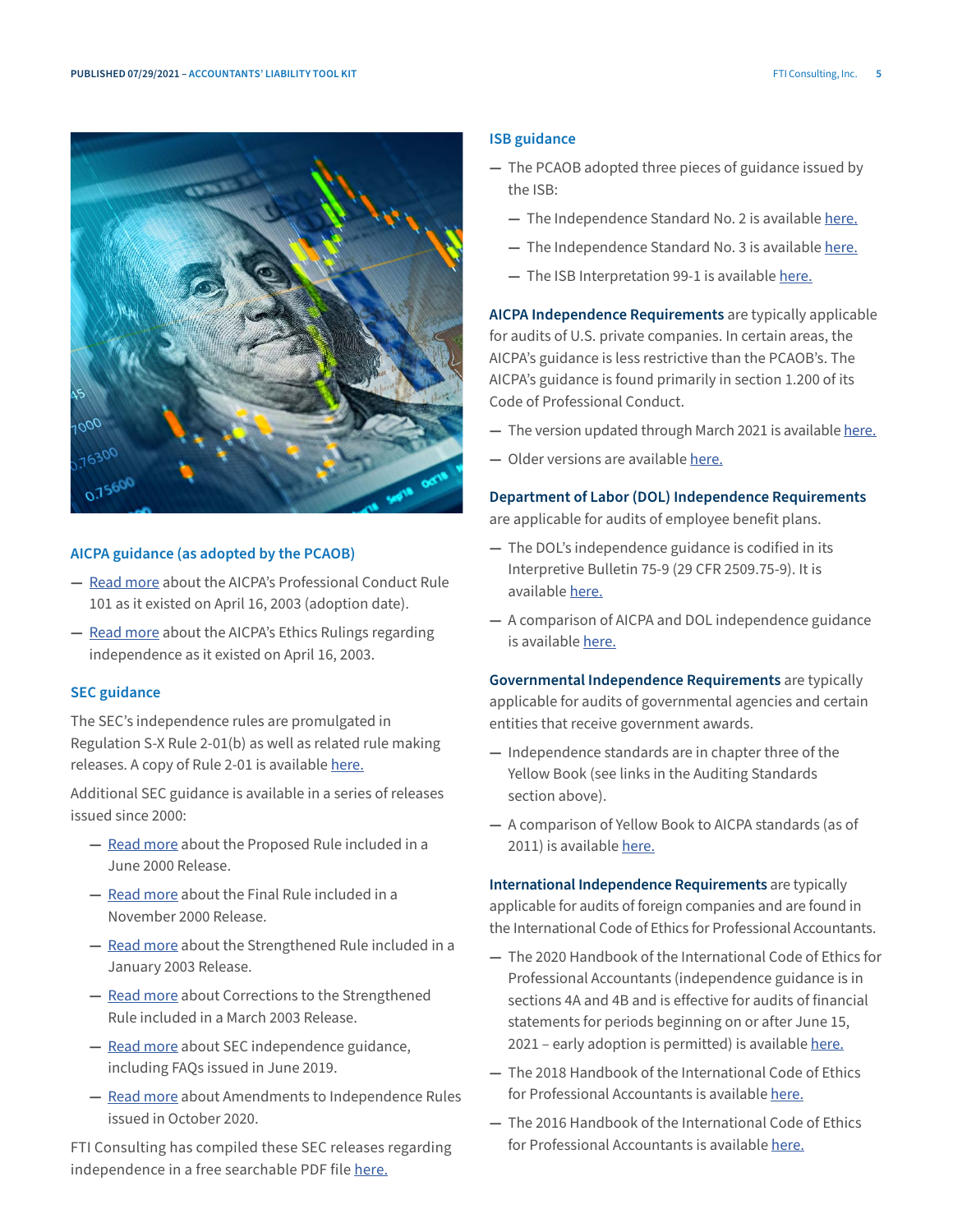<span id="page-7-0"></span>

# FTI Consulting's Service Offerings

We have extensive experience providing consulting and litigation support in matters related to accountants' liability. Our professionals include former officials with the PCAOB, the SEC, the FASB and former partners and managers with major audit and tax firms. More information regarding our service offerings is available [here.](https://www.fticonsulting.com/~/media/Files/us-files/insights/capabilities/faas_accountants-liability-claims.pdf)

# Key Contacts



**Kelly Bossard** is a Senior Managing Director at FTI Consulting and is based in Washington, DC. Mr. Bossard is an accounting professional with more than 25 years of experience in auditing, accounting, litigation consulting, forensic accounting and as a regulator. Mr. Bossard spent five years as a staff member of the PCAOB's Division of Enforcement and Investigations. Prior to and subsequent to his time at the PCAOB, Mr. Bossard has focused on accounting malpractice, litigation consulting, securities litigation and corporate investigative practice areas as a professional with FTI Consulting. Mr. Bossard has served as both a testifying and consulting expert and has extensive experience assessing compliance with applicable auditing standards. He has been retained by Big 4 (U.S. and foreign affiliates), mid-sized and small audit firms. [Read more.](https://www.fticonsulting.com/email/2020/FLC-files/Bossard_Kelly_Bio_Long_Photo_SMD.pdf)



**Gary Goolsby** is a Senior Managing Director at FTI Consulting and is based in Houston. Mr. Goolsby has 46 years of experience in accounting and auditing, risk management, resolving auditor malpractice allegations, post-acquisition transaction disputes, investigations, governance, internal controls and business processes, board of directors and regulatory interactions, executive management, expert witness testimony and case consultancy and technical presentations. Mr. Goolsby has provided professional services to many industries including oil and gas exploration, development, services, refining; mining; financial institutions including brokerage, banks, savings and loans, mortgage banking, insurance; healthcare; construction and real estate. Mr. Goolsby has testified in federal and state courts and U.S. and international arbitrations and made presentations of investigation results to SEC Enforcement and Department of Justice. Click here for details on Mr. Goolsby's experience. [Read more.](https://www.fticonsulting.com/email/2020/FLC-files/Goolsby_Gary_Bio_Long_Photo_SMD.pdf)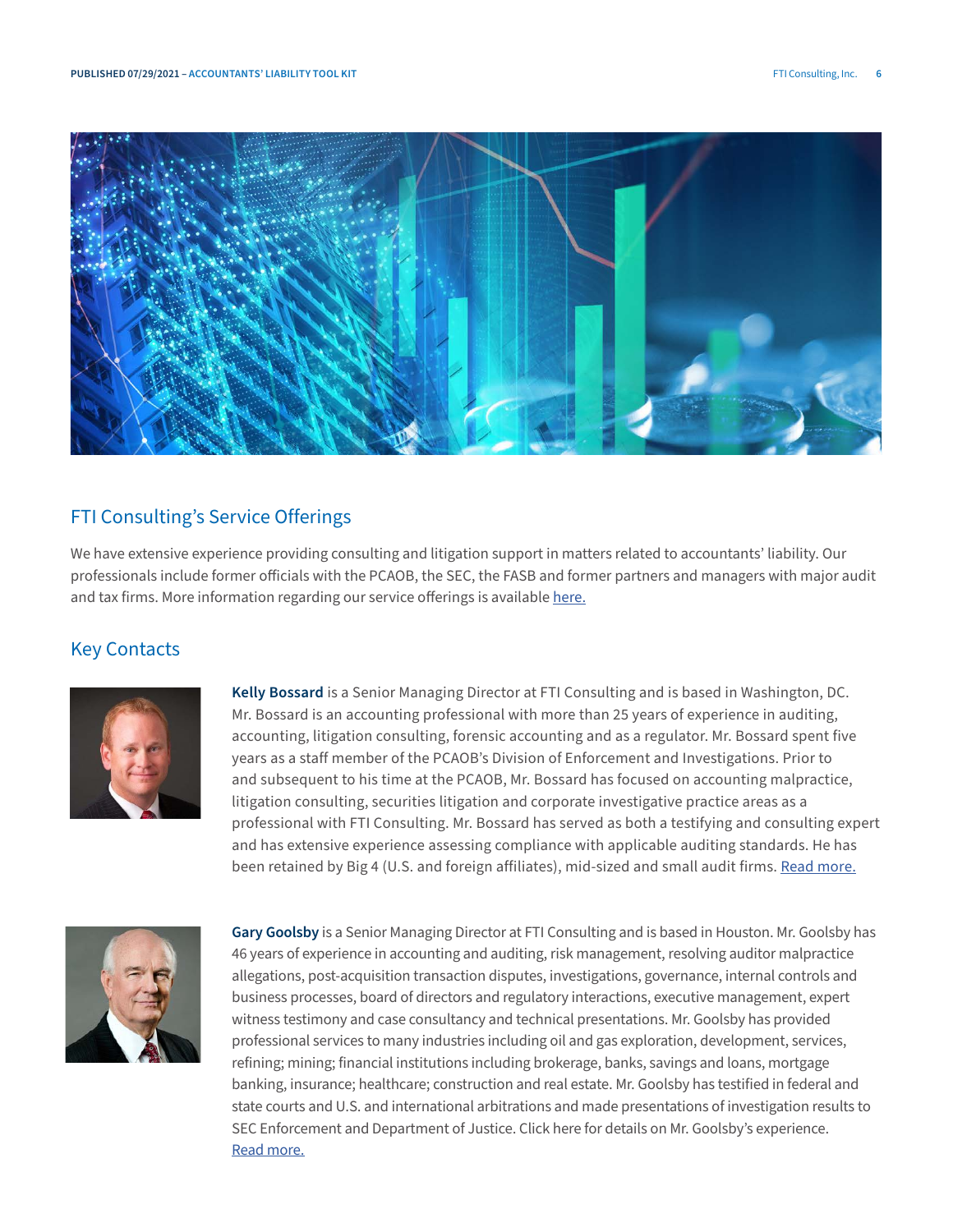# Selected Additional FTI Consulting Experts (in Alphabetical Order)



**Steven J. Hazel** is a Senior Managing Director at FTI Consulting and spends most of his time in Los Angeles, New York, and Denver. Mr. Hazel has combined his tax, accounting, business management, and finance backgrounds to assess compliance with tax standards and regulations, quantify damages, value assets/ businesses in a variety of circumstances (e.g., adversarial proceedings and mergers and acquisitions), and for financial reporting and tax purposes. Mr. Hazel has served as an expert witness in State and Federal Courts, arbitrations, and administrative hearings. He has been retained by national, regional and boutique law firms on a variety of cases, including those involving lost profits, valuation, lost opportunities, fraud investigations, accounting, and tax related matters. **[Read more.](https://www.fticonsulting.com/email/2020/FLC-files/hazel_steven_bio.pdf)** 



**Suren Kahouaty** is a Managing Director at FTI Consulting and is based in New York. Mr. Kahouaty has over 15 years of experience as an auditor and consultant. He provides advisory services including, auditor defense, accounting advisory services (under both US GAAP and IFRS), internal control implementation and remediation and operational consulting services related to changes in accounting processes. Prior to joining FTI Consulting, Mr. Suren was a Partner in Deloitte's Global Capital Markets Group in Mexico City. Most recently, he was a member of Deloitte's National Professional Practice Director Group, which is responsible for quality peer reviews for public and domestic conglomerates. While at Deloitte, Mr. Suren served as internal inspections leader for Deloitte Spanish-Latam and the audit global center of excellence, providing client coverage to non-US member firms that conducted audits in accordance with PCAOB standards. Mr. Suren is fluent in English, Armenian and Spanish and has served clients in the United States and many Latin and South American countries. [Read more.](https://email-legacy.fticonsulting.com/email/2020/FLC-files/Kahouaty-Suren-Bio-Short.pdf)



**Bob Kueppers** is a Senior Advisor to FTI Consulting and is based on Sarasota FL. Mr. Kueppers has 44 years of professional experience, most of which was as a partner with Deloitte LLP. His technical and business experience is significant having held senior positions in both client service and management roles, including Senior Technical Partner, Vice Chairman and Deputy CEO. Mr. Kueppers is a technical expert in accounting, auditing and financial reporting, as well as significant regulatory experience with the SEC, the PCAOB and Congressional matters. He is also an expert in Corporate Governance having led Deloitte's Corporate Governance Center for many years. His industry expertise is concentrated in manufacturing, retail and distribution. His SEC experience includes extensive dealings with the Division of Corporation Finance, the Office of the Chief Accountant, and the Division of Enforcement. [Read more.](https://www.fticonsulting.com/email/2020/FLC-files/Kueppers_Bob_Short_Sr Advisor.pdf)



**Michael Malloy** is a Senior Managing Director at FTI Consulting and is based in New York. Mr. Malloy is an accounting professional with more than 30 years of experience in accounting and auditing, risk management, resolving auditor malpractice allegations, post-acquisition transaction disputes, investigations, governance, internal controls and business processes, board of directors and regulatory interactions, executive management, expert witness testimony and case consultancy and technical presentations. Mr. Malloy spent 27 years with the audit practice of Deloitte and 15 years as an audit partner. Mr. Malloy has provided professional services to many industries including: government, nonprofit (including hospitals, healthcare providers, and higher education); pharmaceutical, financial services, Japanese trading and manufacturing companies (particularly in the metals and plastic industries), private equity and venture capital companies, shipping companies, mining, and companies in the energy industry (oil and gas exploration, development, services, and refining). Mr. Malloy has served as both a testifying and consulting expert and has extensive experience assessing compliance with applicable auditing standards. Mr. Malloy has made presentations of investigation results to the SEC Enforcement Division and Department of Justice. [Read more.](https://www.fticonsulting.com/email/2020/FLC-files/Malloy_Michael_Bio_Long_SMD.pdf)